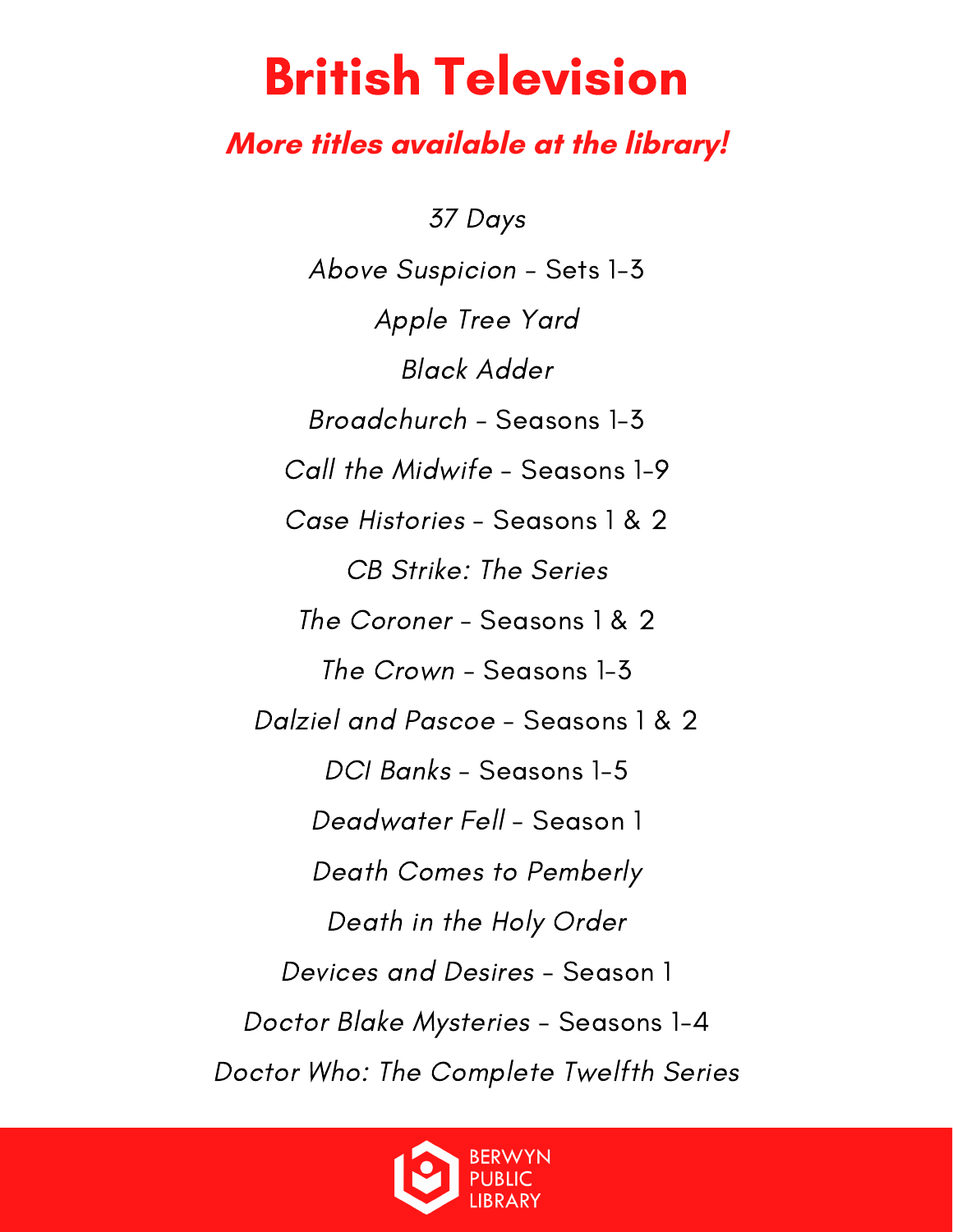Doctor Who - Lost in Time: The William Hartnell Years Doctor Who - Lost in Time: The Patrick Troughton Years Downton Abbey - Seasons 1-6 Durrells in Corfu - Seasons 1-4 The Eleventh Hour Endeavour - Seasons 1-7 Fine Romance Fortitude - Seasons 1 & 2 George Gently - Series 1 Good Omens - Season 1 Gratchester - Seasons 1-5 In the Flesh - Series 1 & 2 Janet King - Seasons 1-3 Keeping Faith - Series 1 & 2 Killing Eve - Seasons 1-3 Last Post Last Tango in Halifax - Seasons 1 & 2 Line of Duty - Series 1-4 Loch Ness - Season 1 London Kills - Series 1 & 2

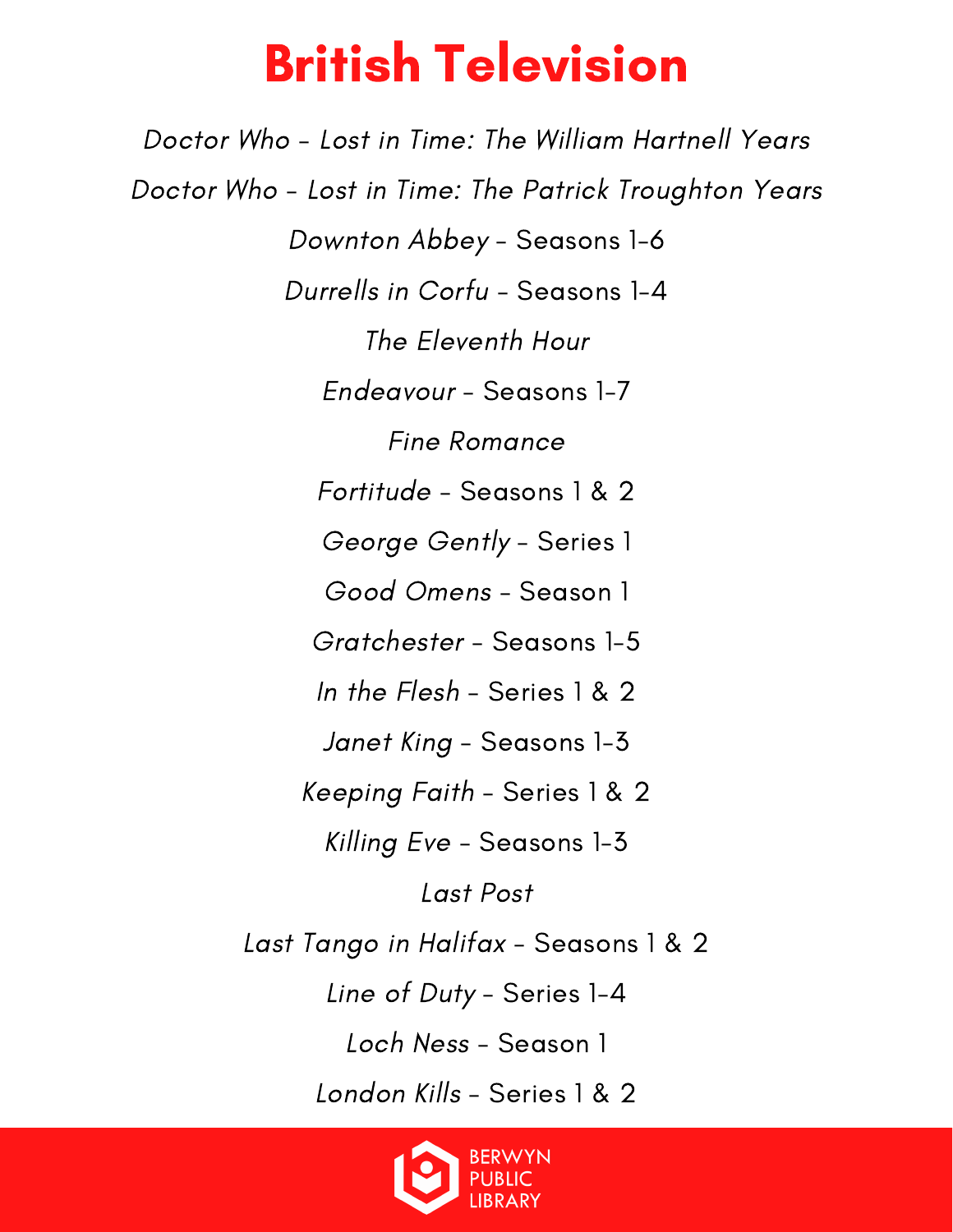Manhunt Merlin - Seasons 1-5 MI-5 - Season 1 Miss Fisher - Series 1 & 2 The Missing - Seasons 1 & 2 Mr. Selfridge - Seasons 1-3 Mrs. Bradley Mysteries - The Complete Series The Murdoch Mysteries - Seasons 1-13 The Musketeers - Seasons 1-3 New Street Law - Season 1 The Office - Series 1 & 2 Poldark - Seasons 1-5 Press Prime Suspect - Seasons 1-3 Prime Suspect: Tennison Primeval - Volume 1 Ripper Street - Seasons 1-5 Robin Hood - Seasons 1-3 Scott and Bailey - Seasons 1-5 Sherlock - Seasons 1-4